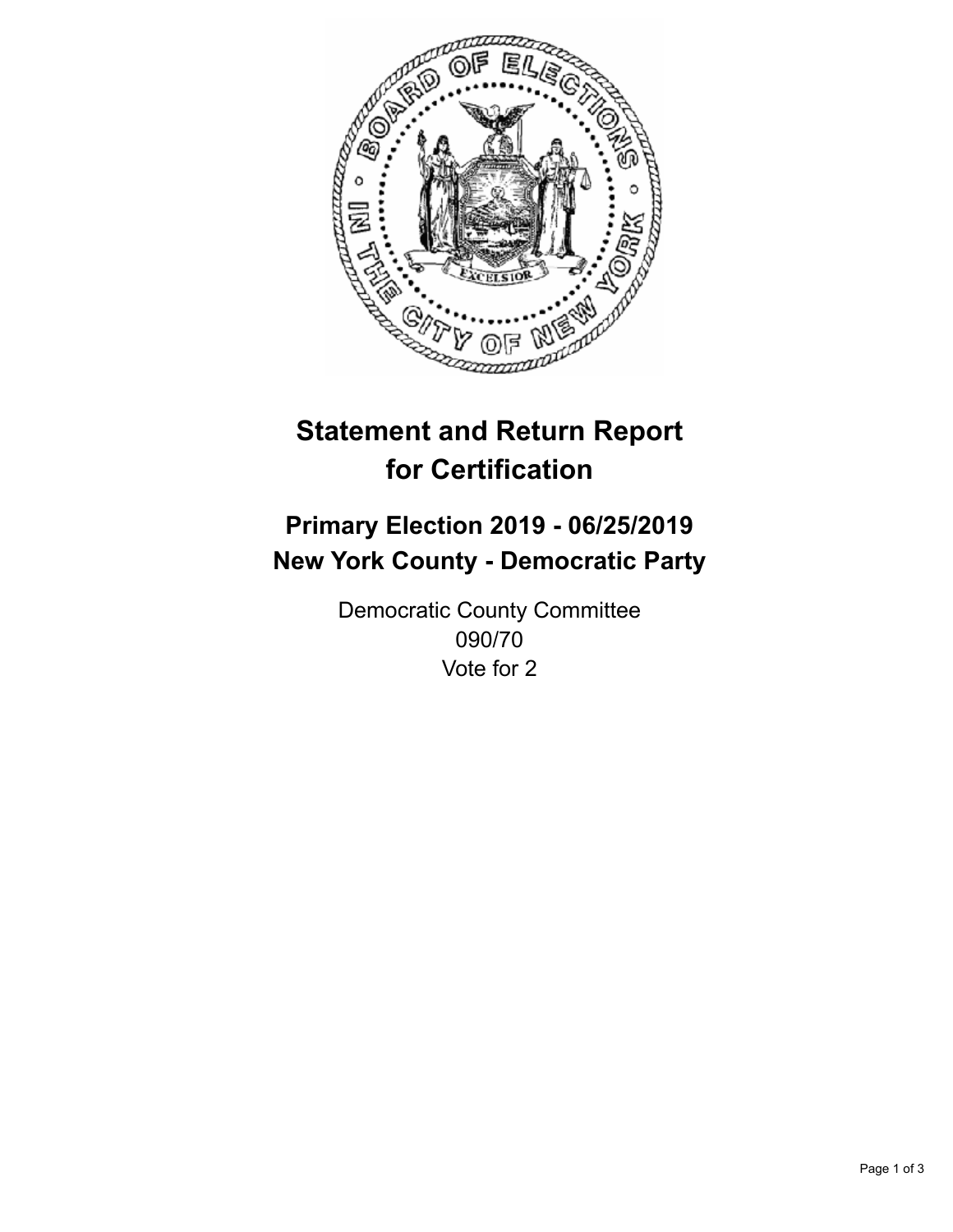

## **Assembly District 70**

| <b>PUBLIC COUNTER</b>                                    | 24             |
|----------------------------------------------------------|----------------|
| <b>MANUALLY COUNTED EMERGENCY</b>                        | 0              |
| ABSENTEE / MILITARY                                      | 3              |
| AFFIDAVIT                                                | $\Omega$       |
| <b>Total Ballots</b>                                     | 27             |
| Less - Inapplicable Federal/Special Presidential Ballots | 0              |
| <b>Total Applicable Ballots</b>                          | 27             |
| SAUNDRA E. FISHER                                        | 18             |
| <b>EDWIN TORRES</b>                                      | 21             |
| <b>SIERRA CHASE</b>                                      | 2              |
| <b>DELILAH MELENDEZ</b>                                  | $\overline{2}$ |
| <b>Total Votes</b>                                       | 43             |
| Unrecorded                                               | 11             |